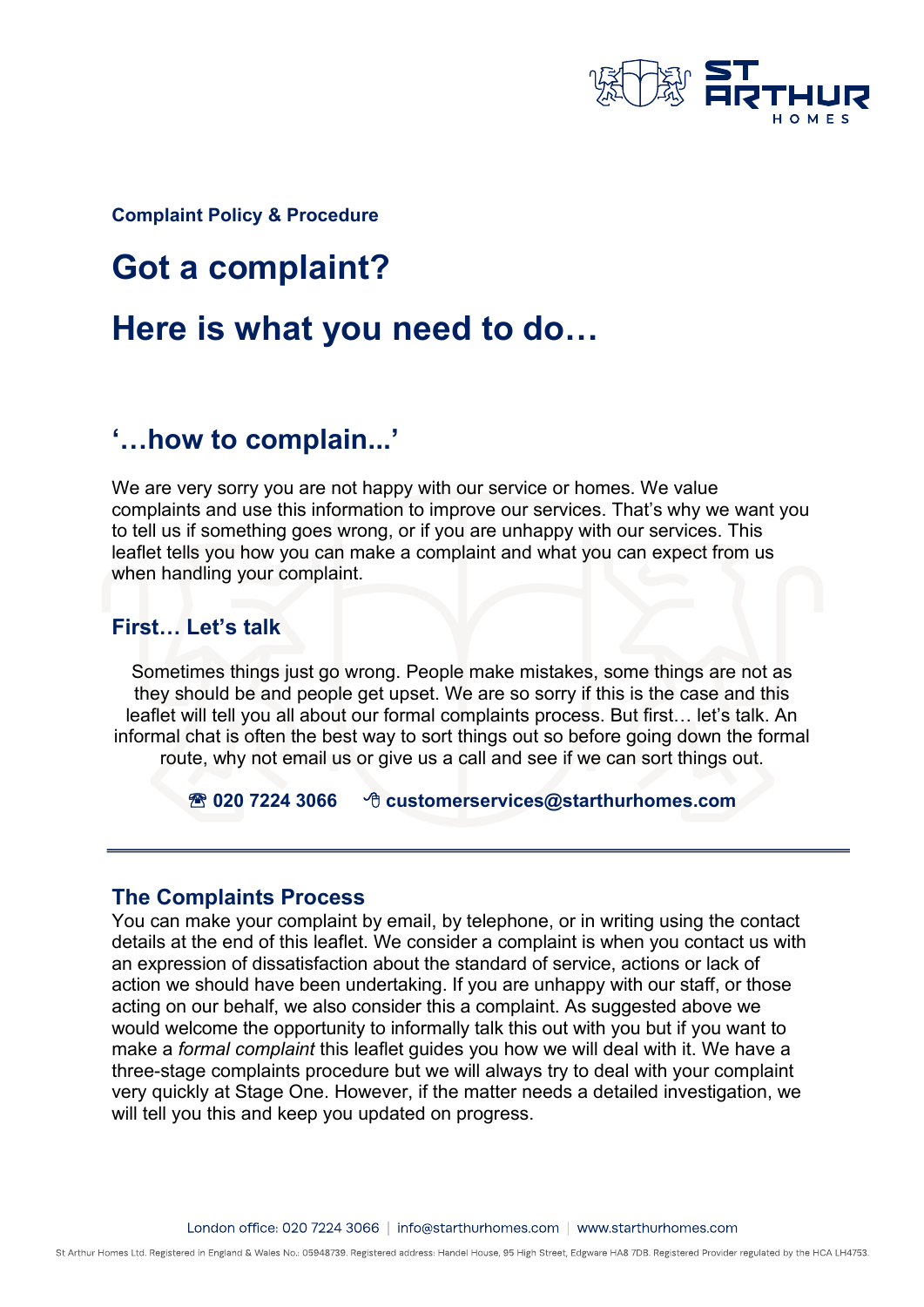#### **Stage One: The Internal Review - Resolving your Complaint Quickly**

We will acknowledge your complaint within 5 working days from when we get it and immediately start to resolve it. We will aim to respond within 10 working days but if the matter needs a detailed investigation, we will tell you this and keep you updated on progress. When you get our response, if you are unhappy with it, you can ask us to consider your complaint at Stage Two.

#### **Stage Two: The Internal Review - Taking a Second Look**

If you are unhappy with our response at Stage One, we will ask you why and will take a second look taking into consideration your reasons. Again, we will aim to respond within 10 working days. When you get our response, if you are still unhappy, you can ask us to consider your complaint at Stage Three or access the Housing Ombudsman's Service.

#### **Stage Three: An Independent View (Voluntary)**

If you are unhappy with our response at Stage Two we can ask a person independent from the day to day business of the organisation to have a look at your complaint. This might be a Non-Executive Director whose job it is to ensure good governance of St. Arthur Homes. Because Stage Three requires bringing in someone from outside the operational management team, this stage can take a little longer, but we will give you an indication of how long we might take to respond to your complaint under Stage Three of our procedure. We have this additional stage because in difficult cases an independent review is often helpful. However, you are not obliged to take up this offer.

## **The Housing Ombudsman Service**

We really hope we can resolve your concerns. However, if after we have looked at your complaint at Stage Two (or Stage Three if you opt for the Independent review) you are still not happy, you can raise your matter with the **Housing Ombudsman Service.** This is a public body, sponsored by the Ministry of Housing, Communities & Local Government that looks at complaints about registered providers of social housing, such as housing associations, other landlords, managers and agents. The service is free, independent and impartial.

The Housing Ombudsman Service website will tell you all you need to know to access their help. https://www.housing-ombudsman.org.uk

*TEL: 0300 111 3000 Housing Ombudsman Service PO Box 152 Liverpool L33 7WQ*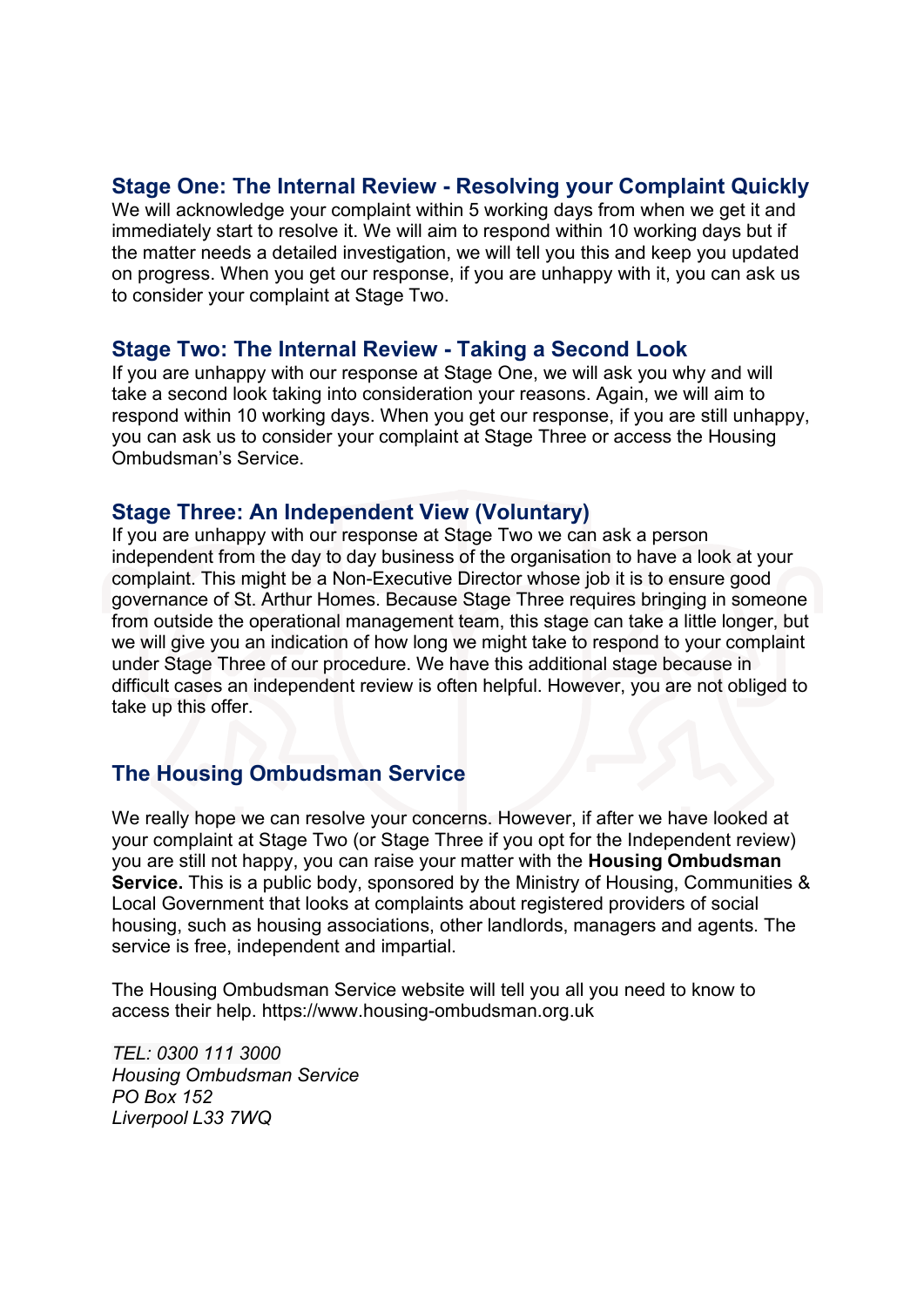# **What is a Complaint**

A complaint is when you tell us you are unhappy with action – or the lack of action – we have taken. It's also when you tell us you're dissatisfied with the standard of service or home provided by us or on our behalf.

You can complain about things like:

- $\triangleright$  delays in responding to your enquiries and requests;
- $\triangleright$  failure to provide a service we are obliged to carry out;
- $\triangleright$  our standard of service;
- $\triangleright$  dissatisfaction with our policy:
- $\triangleright$  treatment by, or attitude of, a member of staff.

Your complaint may involve more than one of our services or be about someone working on our behalf.

## **What is NOT a Complaint**

There are some things we can't deal with through our complaints procedure. These include:

- $\triangleright$  a routine first-time request for a service;
- $\triangleright$  not doing a repair that your lease requires you to carry out;
- $\triangleright$  a dispute with your neighbour (although in some circumstances we may be able to help you with ongoing anti-social behaviour);
- $\triangleright$  issues with your mortgage lender;
- $\triangleright$  unreasonable or vexatious complaints:
- $\triangleright$  an issue that occurred more than 6 months before St. Arthur Homes was first made aware;
- $\triangleright$  an attempt to reopen a previously concluded complaint or to have a complaint; reconsidered where we have already given our final decision following a Stage Three investigation or where the complaint has been adjudicated by the Housing Ombudsman Service;
- a g*eneral enquiry* when a resident contacts us to ask us something concerning their home. An example might be a request to fix something (such as lighting not working in a communal area).

#### **How do I Complain?**

You can complain by:

- **email**: customerservices@starthurhomes.com;
- **telephone**: 020 7224 3066;
- **letter**: St Arthur Homes, 16 Baker Mews, London, W1U 3HE.

When you contact us we will need to know:

- $\triangleright$  your full name and address;
- $\triangleright$  as much as you can about the complaint;
- $\triangleright$  what has gone wrong;
- $\triangleright$  how you want us to resolve the matter.